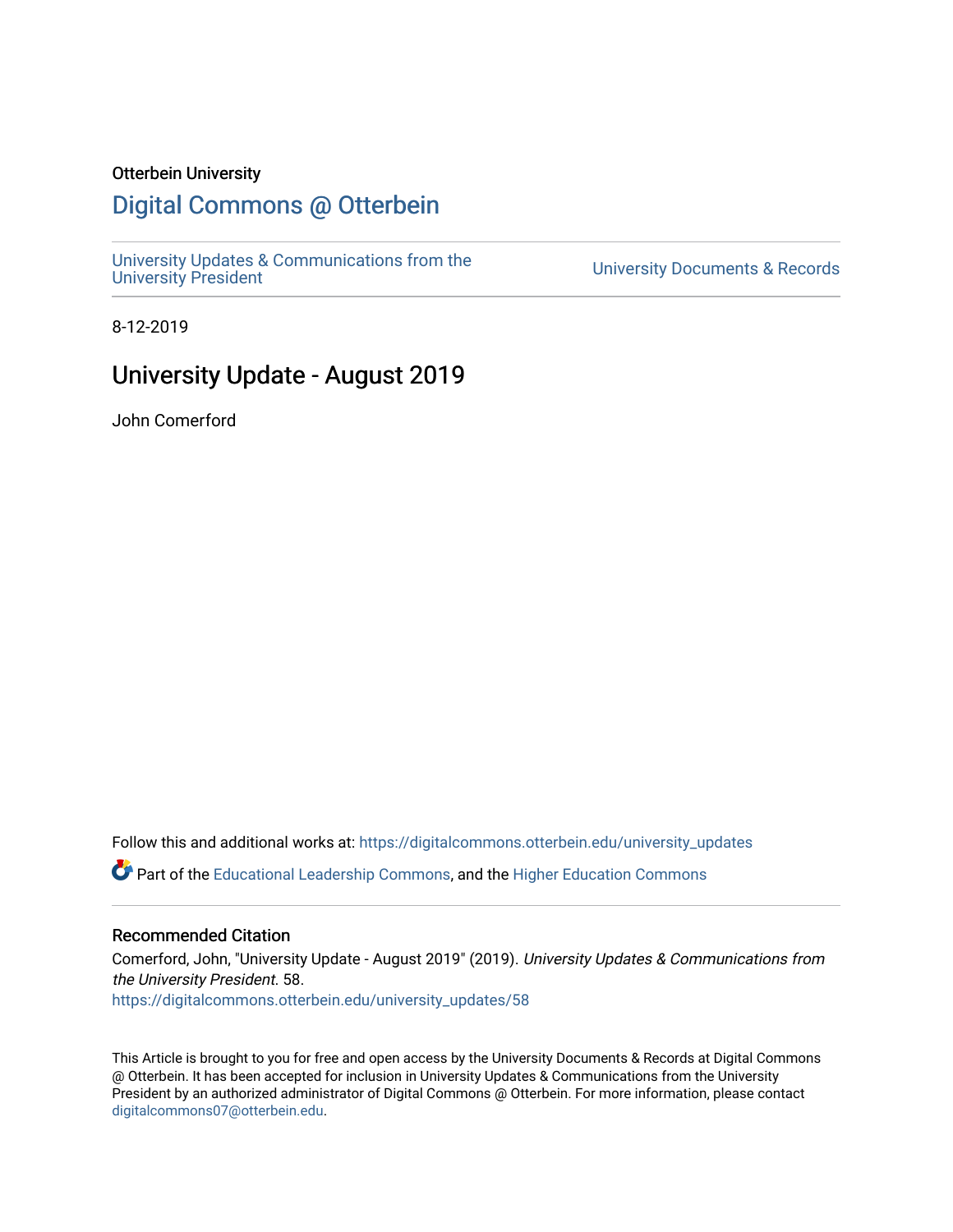

1 South Grove Street Westerville, OH 43081-2006 TEL 614-823-1420

OFFICE OF THE PRESIDENT **FAX 614-823-3114** 

August 12, 2019

Dear Colleagues,

August is here! Our campus is soon to be bustling again. Graduation day may be the best day of the year (in my opinion), but move-in day is a close second. Thanks to the Facilities, ITS and other crews that have gotten us ready to go. And, of course, to everyone in Enrollment Management for their work bringing us a class of around 705 new students!

Click on [First Flight Schedule](https://otterbein.digication.com/center-for-student-involvement/sample-first-flight-schedule) for information about all starting activities.

Please make a special note of the following:

Monday, August 19: Welcome Back Celebration from 8:30 a.m. to 10:30 a.m. at The Point Wednesday, August 21: New Student Move-in from 9:00 a.m. to 11:00 a.m. Thursday, August 22: Clap-in the Class of 2024 at 9:00 a.m. along Grove Street Thursday, August 22: New Student Convocation from 9:30 a.m. to 10:30 a.m. in Cowan Hall

#### **Budgets**

It seems no update letter is complete without a budget update. Last year (2018-19) closed in positive fashion. We ended the year with a deficit of \$2.9 million, about \$1.9 million better than our planned deficit of \$4.8 million. The lion's share of the difference was in lower health insurance costs. Apparently we had a healthy year as a campus, though we cannot count on that every year.

Thanks to the hard work of Susan Bolt, Julie Sosa, and many others we have also make progress on this year (2019-20). We are cautiously optimistic that we are on target with our planned \$2.4 million deficit. Major changes include an increase in funded scholarships (from the STAND Campaign) that will offset some of the unfunded aid. We also believe that additional savings are possible in the health insurance budget.

#### **Advancement**

We can congratulate the Institutional Advancement staff (and all of us who donated) for achieving the \$800,000 annual fund goal. Total dollars raised in FY19 were \$4.2 million, a strong year especially for just after a campaign conclusion.

The success of the Where We STAND Matters campaign also contributed to Otterbein receiving the CASE Educational Fundraising Award. The award recognizes exemplary development programs based on a blind review of three years' worth of fundraising data submitted to CASE's AMAtlas Voluntary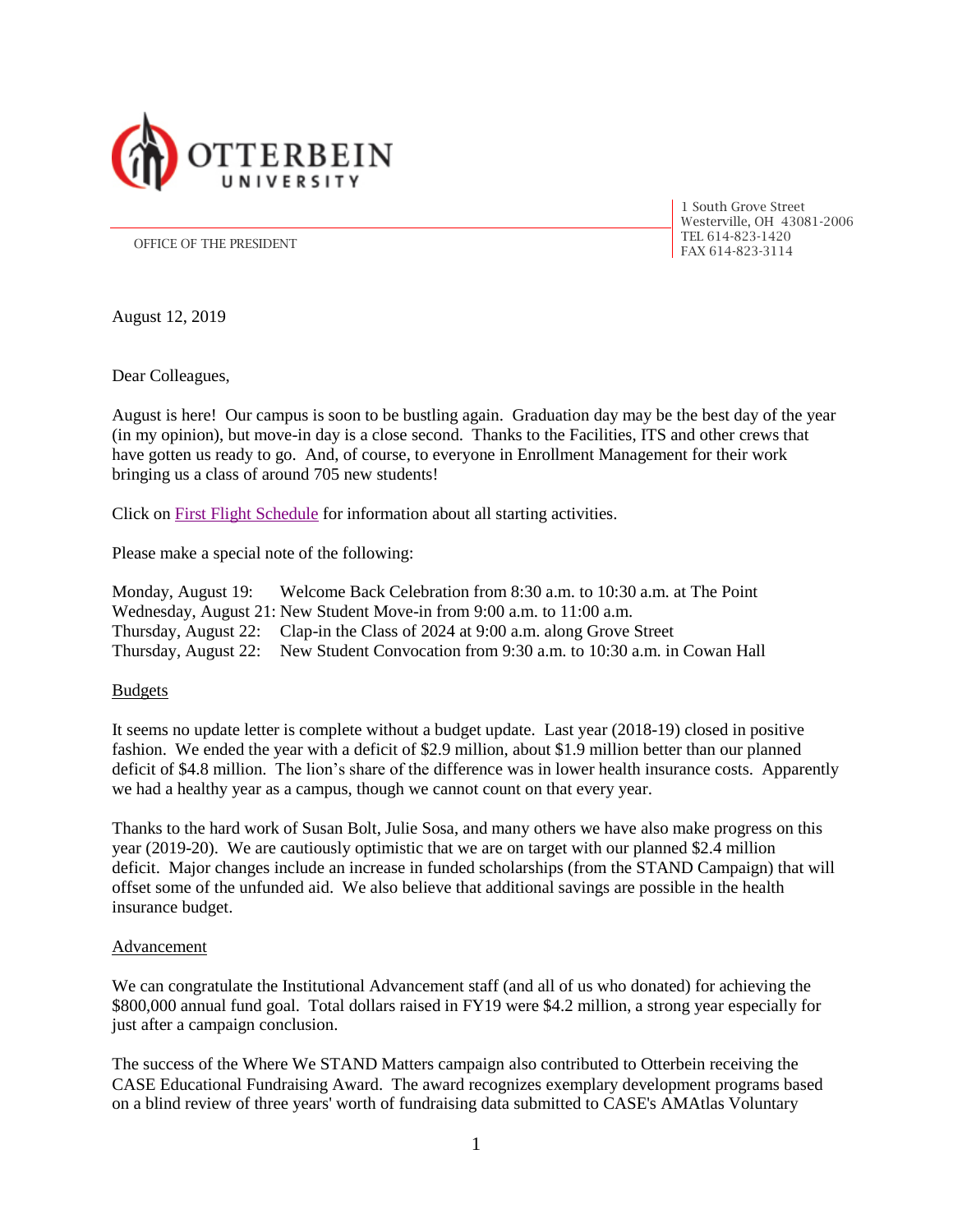Support of Education Survey. Otterbein was recognized for its overall improvement, demonstrating significant program growth during that time period, which includes the conclusion of the campaign. And certainly, we are grateful for another strong showing from our faculty and staff with over 50% participation!

### Land

As many of you will recall, at the end of 2012 Otterbein acquired land from the "Braun Farm" located on the East side of Cleveland Avenue over to Alum Creek bisected by Cooper Road. The portion originally acquired was approximately 25 acres south and west of The Point. The remainder of the undeveloped land within Braun Farm has begun to be sold. You will have recently seen a new apartment complex and retirement center on sections of this land.

Rather than a series of unrelated developments bordering our campus, we would certainly prefer a holistic development that could feature retail, dining, and housing options attractive to our faculty, staff, students and the Westerville community at large, as well as commercial developments desired by the City of Westerville. To that end, Otterbein has purchased all remaining acreage within Braun Farm.

Note that the purchase has been structured in such a way to not affect Otterbein's operating budget, endowment, or other assets in any significant way. It is our intent to engage a development partner to create the environment we desire on this newly acquired land and much of the land we purchased in 2012. Otterbein will benefit from the sale of the land and the development that will follow it. This is our chance to ensure we are nestled between a vibrant Uptown and a new exciting area that will benefit our campus as well as the entire Westerville community for decades to come.

#### HLC Accreditation

We recently completed our four-year review with the Higher Learning Commission. The four-year reviews do not involve a campus visit, but do involve a full self-study just like the ten-year cycle.

I am pleased to report that we received reaccreditation and a very positive review. In fact, we are not required to complete any further follow-up reports until we face the next report in six years. Being on these HLC review teams myself, such a result is rare and evidence of all our work to serve our students well.

We should especially thank Katherine Reichley, Kathryn Plank, Jeff Ankrom, Gretchen Sasfy, Kristi North, Sean McLaughlin, and Wendy Sherman-Heckler for driving this to such a positive conclusion.

#### Textbook Affordability

As we focus on affordability and open the doors to higher education to more students with financial need, we also need to think about other costs like textbooks. Several faculty are already using open source textbooks and the Library staff have spearheaded other affordability initiatives.

I have asked Vice President for Enrollment Management Jefferson Blackburn-Smith to convene a group to look at other models for textbook delivery. Distributors like Follett are beginning to offer inclusive packages and textbook publishers are offering Netflix-style subscription services (their full library for a flat fee). I am hoping there are ways to dramatically lower costs and ensure every student can afford books, and have them on the first day of classes or earlier. As the options become clear, we will certainly report back.